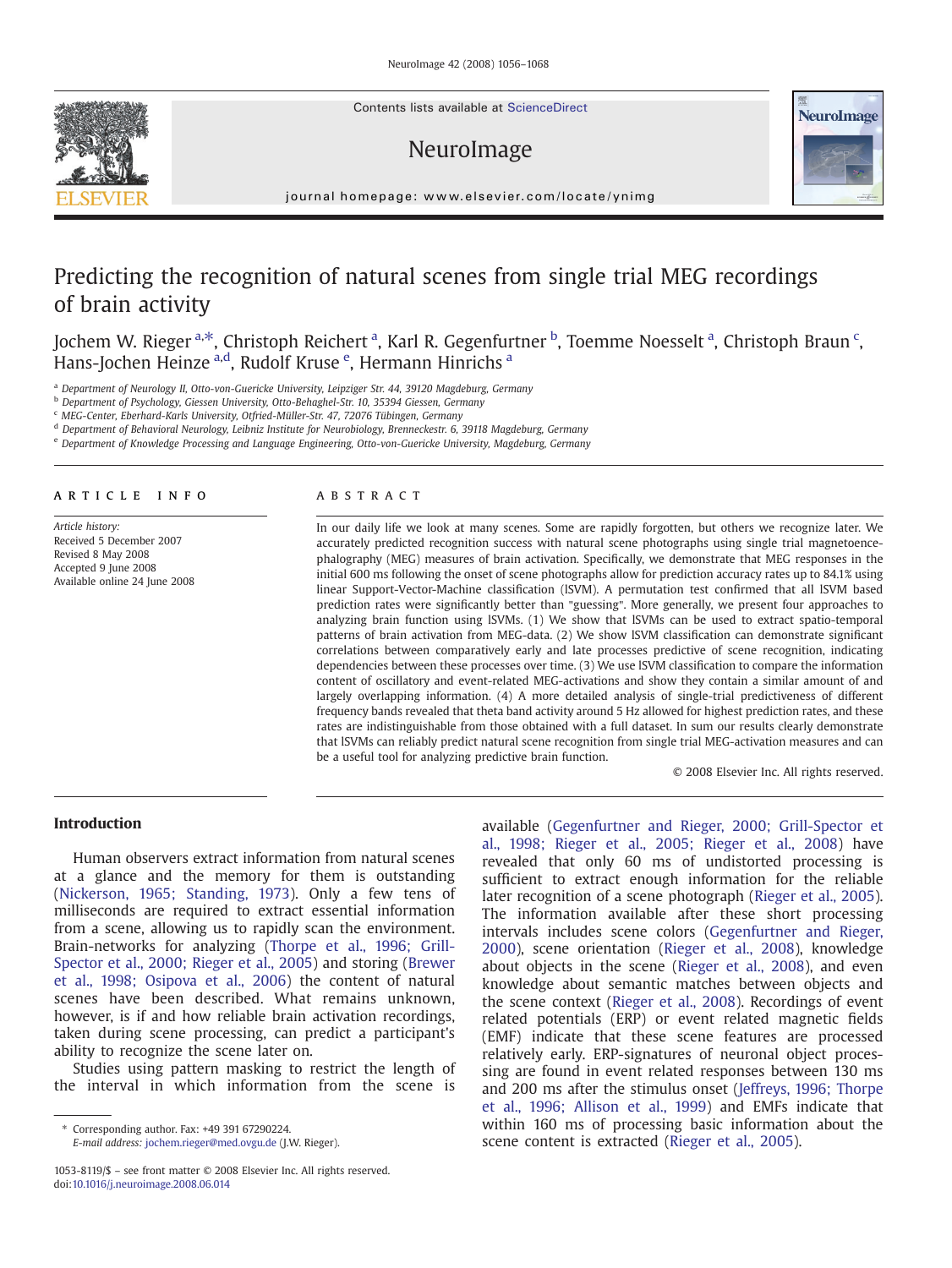Memory related effects in MEG and EEG have been reported in a latency range longer than basic perceptual processing. Success or failure of memory encoding of visual material is reflected in amplitude modulations starting from 200–300 ms after stimulus onset. These differences may last for several hundred milliseconds ([Paller and Wagner, 2002](#page-12-0)) and have been denoted the "difference in subsequent memory" (DM) effect ([Paller et al., 1987](#page-12-0)). This DM-effect has been extensively studied using event-related potentials, magnetic fields, intracranial recordings, and functional magnetic resonance imaging. The DM-effect with visual material is reflected by modulations within a widespread, dynamic cortical network that includes temporal, prefrontal, and parietal cortices (for reviews see [Wagner et al., 1999; Fried](#page-12-0)[man and Johnson, 2000; Paller and Wagner, 2002](#page-12-0)). Furthermore, recent EEG-studies indicate that success or failure of memory encoding is also reflected in slow wave oscillatory responses ([Klimesch et al., 1996, 1997; Sederberg et al., 2003;](#page-12-0) [Osipova et al., 2006; Jensen, 2005](#page-12-0)). The functional role of these slow-wave oscillations is still under discussion. However, it has been proposed, that these wide spread oscillations reflect the coordinated activation of a distributed brain network during successful memory encoding ([Klimesch et](#page-12-0) [al., 1997; Friedman and Johnson, 2000; Ward, 2003; Seder](#page-12-0)[berg et al., 2003; Jensen 2005](#page-12-0)). Thus, both the event-related responses reflected in time series representation and the frequency representations obtained by decomposing the time series into frequency bands may provide information useful for predicting a participant's recognition success or failure. The exact role of specific frequency bands in recognition remains to be investigated.

Turning to a more methodological issue, studies investigating brain processes involved in recognition typically compare averages of brain activations between conditions (e.g. between recognition failure or success) to detect statistically significant differences in neuronal processing. Although this approach has been successfully applied to investigate neuronal processing, it remains unclear how predictive these statistically significant effects are of trial-by-trial processing. Information about single-trial relevance of brain activation differences is lost because p-values of statistically significant outcomes are dependent on the number of measurements included in the analysis, and because the applied significance level is based on an arbitrary agreement. In contrast to statistical significance measures the proportion of correct predictions obtained with single trial classification is a measure of relevance of specific brain activation differences. Single trial classification can provide an answer to the question how well brain networks could discriminate in single trials between different cases based on the informative brain activation patterns retrieved by the classifier. Furthermore, such a classification approach can be used to extract the informative portions of brain activity used by the classifier.

Here we tested whether single trial EMFs allow for accurate predictions of recognition success or failure. Specifically, using linear support vector machines (lSVM) ([Vapnik,](#page-12-0) [1995](#page-12-0)), a state of the art approach to classification, we aimed to predict from single trial EMFs recorded during the encoding of briefly visible natural scene photographs whether a person will recognize the photograph later on. We used time- and wavelet-derived frequency representations of the data to make single trial predictions because they may highlight complementary functional interpretations of processing differences between recognized and forgotten scenes. Importantly, we tested the reliability of our classification results, extracted brain activations informative about recognition success, and tested how deterministic these processes are over time.

#### Material and methods

#### Participants

Seven voluntary participants took part in the experiment after giving their informed consent (4 females, 3 males, mean age 24.6 years). The experiment was in compliance with the Declaration of Helsinki. All participants had normal or corrected-to-normal visual acuity and were paid for their participation.

### Stimulus presentation and psychophysical paradigm

Photographs of natural scenes were presented with a Liesegang model ddv810 DLP-projector running at 72 Hz refresh rate. The projector was located outside the MEG shielding chamber and rear projected through a waveguide via a mirror system onto a screen placed at 1.2 m distance from a participants head.

Each experimental trial began with a fixation cross shown for a random duration between 1000 ms and 1400 ms [\(Fig. 1](#page-2-0)). Then a photograph of a natural scene was presented for 37 ms and immediately followed by a pattern mask that remained on the screen for a random duration between 1000 ms and 1400 ms. After the mask a red and a green square were presented. Participants were instructed to rate at this time whether they were confident to recognize the scene. They judged they would recognize the scene by lifting the finger on the side of the green rectangle, and judged they would fail by lifting the finger on the side of the red rectangle. The finger movements opened a light barrier, and a signal was recorded in parallel with the MEG. The confidence rating was delayed and jittered with respect to the initial encoding phase to temporally decouple the scene encoding and confidence rating periods. Participants were instructed to rate their confidence of recognizing the scene only after the appearance of the colored squares. After the confidence rating was obtained, four different scenes were presented simultaneously. One of them was the previously presented target scene. Participants indicated the location of the correct target by lifting the finger assigned to its position (four alternative forced choice (4AFC) delayed match-to-sample task). The scene mask stimulus onset asynchrony (SOA) was selected to be short enough to produce a sufficient number of trials in which the participants succeeded or failed to recognize the scene ([Rieger et al., 2005](#page-12-0)).

Correct labeling of trials is extremely important for the successful training of a classifier and for the evaluation of the classification results. Therefore, we included only those trials into the analysis in which the participant's confidence rating was concordant with the later recognition success (class correct: judgment and response correct, class false: judgment and response false). The reasoning behind this selection criterion was that with these trials the likelihood was greatest that estimations of success were based on an evaluation of internal processing. Inconsistent predictions had a greater likelihood of being due to guessing or erroneous finger movements. They were therefore less reliably related to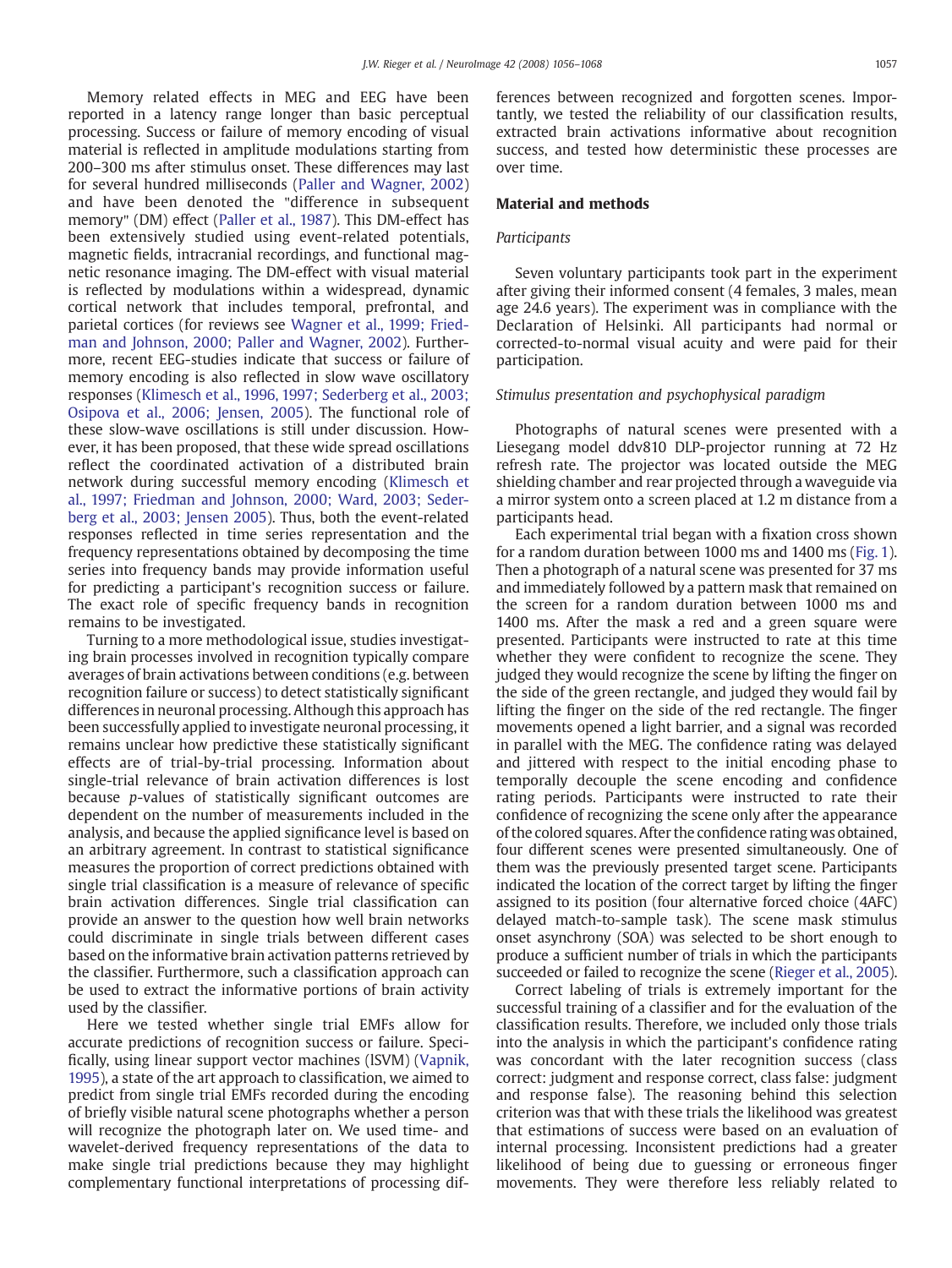<span id="page-2-0"></span>

Fig. 1. The figure depicts the psychophysical paradigm. After a variable fixation interval (1000-1400 ms) a photograph of a natural scene was briefly presented (37 ms) and immediately replaced by a mask which remained on the screen for 1000–1400 ms. Next, a red and a green square appeared. Participants were instructed to judge their confidence in recognizing the scene only after the appearance of these squares. They indicated they were confident in subsequently recognizing by lifting the finger on side of the green square and lifted the finger on the side of the red square if they judged they would fail. After this judgment, four scene photographs were presented and the participants used finger movements to indicate the position of the previously presented target. The MEG-recordings used to predict the participant's recognition success on each trial started at the onset of the scene and lasted for 600 ms.

processing differences and less reliable in indicating actual recognition success or failure.

#### MEG recording and preprocessing

MEG was recorded with a CTF-Omega 151 channel first order gradient system at 625 Hz, digitally low-pass filtered at 40 Hz and then down sampled to 120 Hz. The filtering effectively suppressed the noise from the power line (50 Hz) and from the projector (72 Hz). The higher sampling frequency during recording served to avoid the aliasing of higher harmonics into the low frequency band we analyzed. A photo diode was placed at the upper edge of the screen where a small rectangle switched from black to white simultaneously with the presentation of the target scene. The signal from the photo diode was sampled parallel with the MEG and used to segment the MEG data around the time of the occurrence of the target scene. Epochs with 800 ms duration starting 200 ms prior to scene onset were extracted for analysis. The baseline was calculated from the 200 ms pre-scene interval and the 600 ms interval starting from scene onset was used for classification. Epochs containing artifacts exceeding 3 pT (peak-to-peak) were rejected. The data from one sensor had to be excluded due to frequent malfunction. Each epoch used for classification consisted of 10950 samples (150 sensors × 73 samples).

# Classification

We estimated the classification performance generalization by using leave-one-out cross validation (LOOCV). In LOOCV one trial is held out and the classifier is trained on the remaining n−1 trials. Then the trained classifier is used to predict the class label of the excluded trial. This procedure is repeated n-times. Finally, the class labels assigned by the classifier are compared to the experimentally obtained class labels to calculate the estimated correct prediction rate. In each LOOCV-iteration test data and training data are strictly separated. This prevents the inclusion of information about the test data into the classifier. Otherwise, the estimated

classification performance would be biased towards good classification at the cost of generalization of performance. LOOCV provides an almost unbiased estimate of the generalization error [\(Lunts and Brailovskiy, 1967; Joachims, 2002](#page-12-0)) because leaving out one example produces only a small change in the training data set. The disadvantage of LOOCV is the high computational cost entailed by the n trainings of the classifier. Although we tested four different classifiers (SVMs, decision trees, naïve bayesian, and a simple similarity classifier) we report results only from lSVM-classification, because this classifier led to the best and most reliable classification performance.

#### Guessing level estimation and permutation tests

In a next step classification results were compared to the guessing level to evaluate their reliability. This comparison should reveal whether classification performance obtained with the measured dataset is based on information provided by the data or based on guessing. But how can we obtain a good estimate of the guessing level?

An often used theoretical estimate of the guessing level is the reciprocal of the number of classes in the classification problem. In our study with two classes this would predict the guessing level to be at 50% correct classifications (perfect coin flip). However, other factors might also have an influence on the guessing level. In experiments with probabilistic outcomes the two classes are likely to contain an unequal number of trials. A classifier that only learns the relative frequencies of two class labels is expected to converge towards the theoretical guessing level  $P_{\text{guess}}$  (see Appendix A for derivation):

$$
P_{\text{guess}} = P(c)^2 - P(f)^2 \tag{1}
$$

Here  $P(c)$  is the probability that the scene was recognized in a trial and  $P(f)$  is the probability that the participant failed to recognize the scene (false trial). A third alternative is for the classifier to assign all trials to the class holding more trials if no other information is available. In this last case one would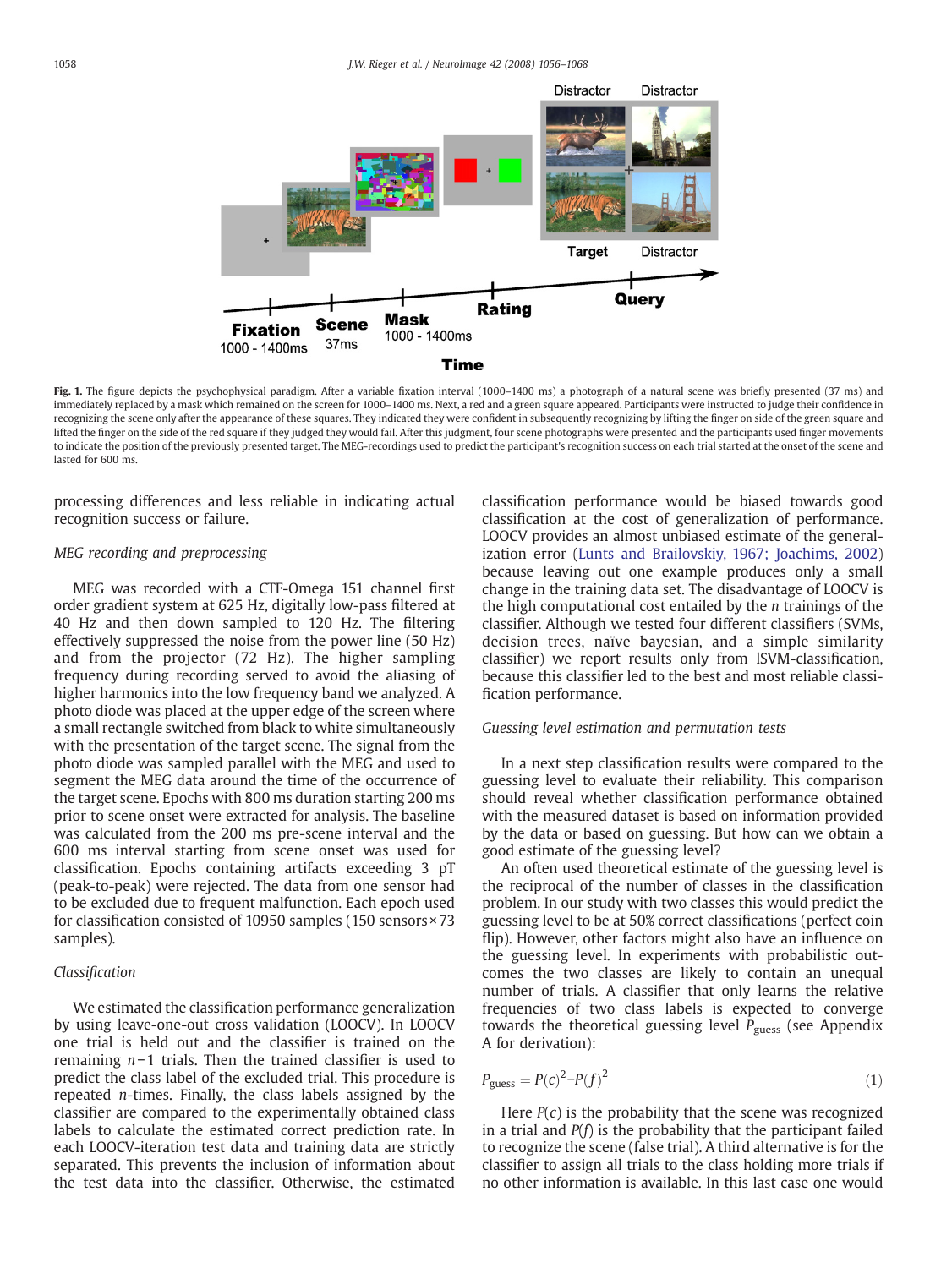<span id="page-3-0"></span>expect the guessing level to correspond to the proportion of trials in the larger group. With equal class sizes all three guessing strategies predict a 50% guessing level. However, with unequal class sizes the last two, class size dependent, strategies would result in guessing levels exceeding 50% correct predictions. In addition, other effects that are either hard to consider analytically, or that may have gone unnoticed could have an influence on the guessing level. Empirical estimates of the guessing level are more likely to capture such effects.

Therefore, we used a permutation procedure to calculate multiple empirical estimates of the guessing level. From these estimates we derived two parameters: The mean guessing level and the confidence interval of the guessing level. In this permutation procedure class labels were permuted among the training data (i.e. the single trial MEG-measurements) in a dataset. In the next step a full LOOCV was performed on the permuted training set to obtain one guessing level estimate. Permutation and LOOCV were repeated 500 times for each participant's dataset, if not otherwise stated. The resulting 500 estimates of the guessing level were used to estimate the individual mean guessing level and its 95% confidence interval. The prediction rate obtained with the actually measured combinations of class label and single trial MEG-activation should exceed the 95% confidence interval of this estimate. Only then we can assume that the classifier learned from the data and that the results are meaningful ([Good, 2005\)](#page-12-0). When all class labels and training data combinations are tested this approach corresponds to Fisher's exact randomization test [\(Fisher,](#page-12-0) [1935](#page-12-0)) which provides an exact 95% confidence interval for the dataset being evaluated. Here, each permutation estimate was based on between 144,000 and 208,500 single trainings of the classifier and corresponding classifications, depending on the total number of trials in a dataset. Importantly, in the permutation approach the guessing level is understood as a random variable varying for different combinations of class labels (recognized/failed) and single trial measurements. Given the fact that empirical data are noisy and contain a limited number of training sets this assumption appears to be more realistic than assuming one fixed guessing level. Furthermore, in contrast to theoretical estimates of guessing levels the permutation estimate is non-parametric.

Here, we report empirical guessing level estimates and compare them to guessing levels expected from theoretical considerations.

#### Support Vector Machine classification and retrieval of informative brain activation

SVM classifiers are applied in many machine learning problems. Recently, SVMs have been used for single trial classification of fMRI (e.g. [Cox and Savoy, 2003; Mourão-](#page-12-0)[Miranda et al., 2005; Haynes et al., 2007\)](#page-12-0), EEG ([Hinterber](#page-12-0)[ger et al., 2003](#page-12-0)) and MEG data ([Guimaraes et al., 2007](#page-12-0)). Here we used a publicly available SVM matlab-toolbox (http://ida.fi[rst.fraunhofer.de/~anton/software.html\)](http://ida.first.fraunhofer.de/~anton/software.html) for single trial classification.

SVMs are known to have good classification and generalization performance because the classifier's complexity does not depend on the complexity of the feature space. This independence is especially important when classifying highdimensional brain imaging data ([Cherkassky and Mulier,](#page-12-0)

[1998](#page-12-0)). In particular, SVMs can implement linear and nonlinear classification boundaries by using non-linear kernel functions to transform the data from feature space data into a high dimensional classification space. Here, we only report results from linear classification in the original feature space for two reasons. First, initial tests indicated that the use of higher order polynomial or radial basis function kernels did not increase classification but reduced the generalization performance. Second, our aim was to extract the informative features from the classifier for the analysis of brain function. This is not directly possible with non-linear kernels, although approximative methods have been suggested [\(Schölkopf et al.,](#page-12-0) [1999](#page-12-0)). Training a linear classifier provides a normal vector  $\vec{w}$ defining the orientation of the separating hyperplane in feature space and an offset b of the hyperplane. Once the classification function is calculated the classification of a trial involves a simple dot product. The classification function is  $y_i = \text{sign}(\overrightarrow{w} \cdot \overrightarrow{x_i} + b)$  where  $\overrightarrow{x_i}$  is the feature vector of the ith trial to be classified, and  $y_i$  is the class assigned to the trial based on the sign of the calculation's result. High entries in  $\vec{w}$ weight the features in  $\vec{x}$  stronger than entries close to zero. Furthermore, high  $\vec{w}$  entries indicate the directions in which the margin between classes is wider (the criterion optimized during the training of the SVM) and therefore in the directions of feature space that allow for the best separation. The absolute value of the entries in  $\vec{w}$  can be interpreted as a measure for the information a feature provides for classification. If the classification is performed on the time series data each entry in  $\vec{w}$  represents the weight for the reading from a specific sensor taken at a specific time. Therefore, the entries in  $\vec{w}$  can be visualized as a time series of topographies of informative brain activation similar to regular MEG-time series topographies.

## Measures for the evaluation of the classification results

We evaluated the classification performance with three different measures derived from the recognition/classification contingency table (Table 1).

The first measure, proportion of correct predictions, is the percentage of all trials the classifier correctly assigned to the empirically observed recognized/failed classes:

$$
P_{\text{correct predictions}} = P(c \cap c') + P(f \cap f') \tag{2}
$$

The symbols c and f denote class labels "correct" and "false" assigned empirically (i.e. the measured label). The symbols c′ and f′ denote the class labels assigned by the classifier (see also Table 1). The proportion of correct predictions is the outcome reported in most studies using classification and has a simple interpretation, but, as previously noted, the guessing level may deviate from 50% depending on the relative group sizes.

| ш<br> |  |
|-------|--|
|-------|--|

Recognition/classification contingency table

|             |                   | Classified as                    |                                  |
|-------------|-------------------|----------------------------------|----------------------------------|
|             |                   | Correct                          | Failed                           |
| Recognition | Correct<br>Failed | $P(c \cap c')$<br>$P(f \cap c')$ | $P(c \cap f')$<br>$P(f \cap f')$ |

The contingency table describes the possible combinations of a participant's recognition success and the class assigned by the classifier.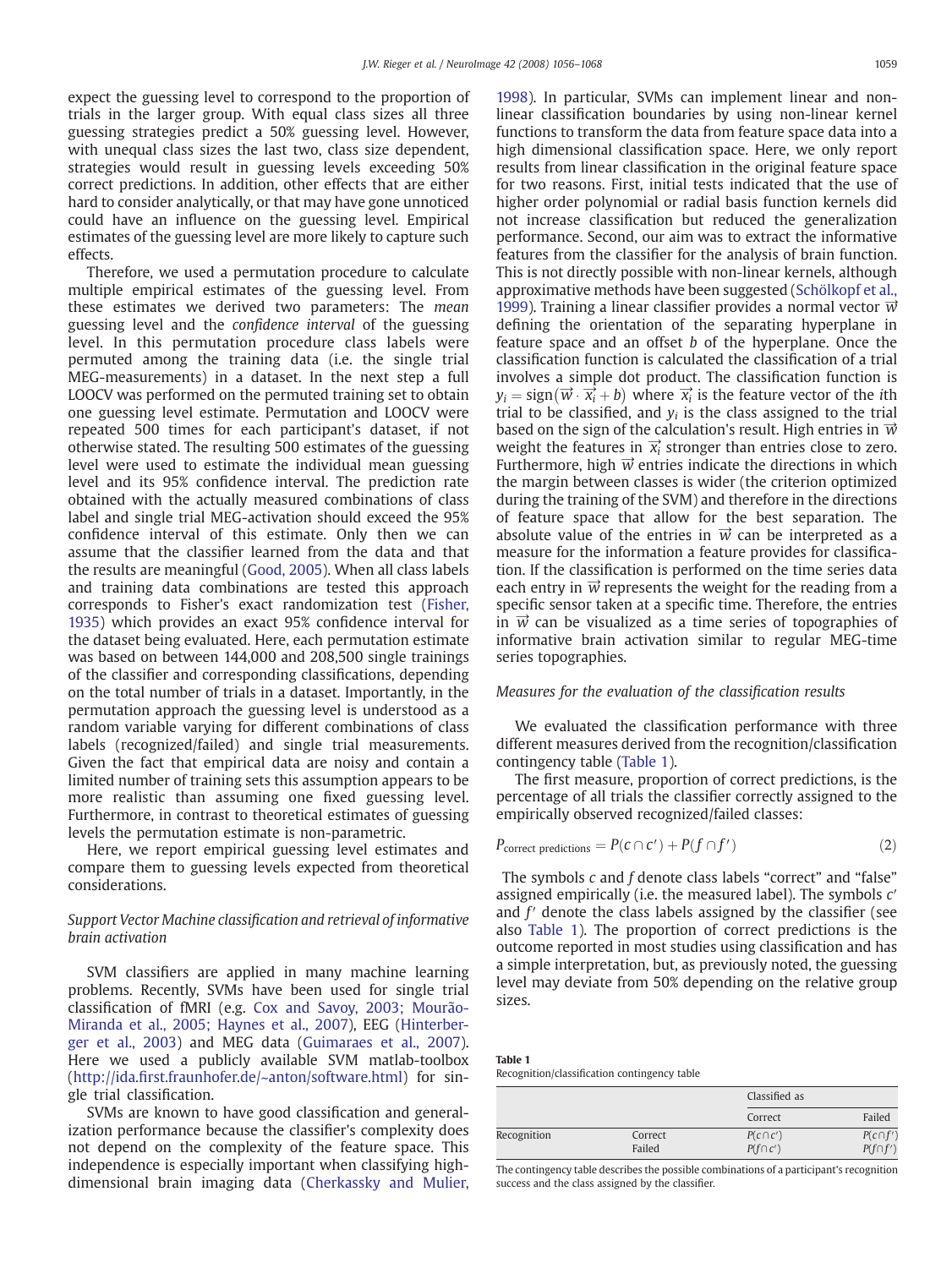Recall and precision are two other measures that evaluate whether the classifier exploits group information contained in the data and are insensitive to group size differences. These measures relate to the rows and the columns in the contingency table [\(Table 1](#page-3-0)), respectively. Recall is the proportion of trials that belong to a certain empirical class (observed recognition or failure) and were assigned to this class by the classifier. It measures how well the classifier was able to "recall" the participant's recognition from the MEG-measurements, for example the proportion of the set of trials the participant recognized a scene was actually classified as "scene recognized". The recall reported here is the average of the recalls calculated separately for each class according to the following equation:

$$
\text{Recall} = \frac{1}{2} \left( \frac{P(c \cap c')}{P(c \cap c') + P(c \cap f')} + \frac{P(f \cap f')}{P(f \cap f') + P(f \cap c')} \right) \tag{3}
$$

Precision takes a complementary perspective. It starts from a set of trials created by the classifier (predicted recognition or failure) and calculates within this set the proportion of trials in which the classification result is in concordance with the participant's recognition performance. Thus precision provides information about how precise a classifier is in its class assignments. Precision was calculated as:

$$
\text{Precision} = \frac{1}{2} \left( \frac{P(c \cap c')}{P(c \cap c') + P(f \cap c')} + \frac{P(f \cap f')}{P(f \cap f') + P(c \cap f')} \right) (4)
$$

Note that expected average recall and precision guessing level is 50% independent of relative group sizes for all three guessing strategies previously discussed. It can be shown that this guessing level can be expected for all guessing strategies that assign class labels independent of the experimentally obtained labels (see Appendix B).

#### Results

#### Psychophysical performance

Table 2 summarizes the proportion of trials obtained with all four possible combinations of confidence judgments (sure/ unsure) and recognition success (recognized/failed). On average the seven participants correctly recognized the target scene photograph in 65.3% of all trials. In 59.7% of all trials the participants correctly judged that they would be successful at

#### Table 2

Portion of judgment/recognition combinations

| Participant    | Number of trials | Judgment/recognition          |                        |                              |                             |  |
|----------------|------------------|-------------------------------|------------------------|------------------------------|-----------------------------|--|
|                |                  | Sure/<br>recognized<br>$[\%]$ | Sure/<br>failed<br>[%] | Unsure/<br>recognized<br>[%] | Unsure/<br>failed<br>$[\%]$ |  |
| P <sub>1</sub> | 423              | 54.0                          | 1.2                    | 30.5                         | 14.0                        |  |
| P <sub>2</sub> | 463              | 60.0                          | 10.1                   | 11.4                         | 18.3                        |  |
| P <sub>3</sub> | 485              | 69.4                          | 5.2                    | 13.1                         | 12.2                        |  |
| P <sub>4</sub> | 411              | 53.3                          | 8.3                    | 14.1                         | 24.3                        |  |
| P <sub>5</sub> | 533              | 59.7                          | 12.0                   | 9.6                          | 18.8                        |  |
| <b>P6</b>      | 480              | 64.8                          | 9.4                    | 18.8                         | 10.8                        |  |
| P7             | 424              | 56.6                          | 10.6                   | 12.0                         | 19.8                        |  |
| Average        | 459.9            | 59.7                          | 8.1                    | 15.6                         | 16.9                        |  |
| (SE)           | (16.5)           | (5.8)                         | (3.7)                  | (7.2)                        | (4.8)                       |  |

The total number of trials per participant and the portion of trials obtained with all possible combinations of confidence judgments (sure/unsure) and recognition success (recognized/failed). The bottom row lists the averages along with the respective standard errors.

recognizing the target scene, and in 16.9% of the trials the participants correctly judged that they would fail to recognize it. Only these congruent trials were used in the following analysis. In these trials we can be relatively sure that recognition success or failure is a consequence of differences in neuronal processing and less likely due to other causes such as lucky guesses or careless errors. Please bear in mind, that reliable labels are essential for training the classifier and for evaluating the classification results.

#### Time series single trial classification

Between 288 and 417 trials were available per participant for classification after rejection of epochs containing artifacts and epochs in which the judged and actual recognition success were incongruent. However, these epochs were not equally distributed among the two classes. On average 77.9% of the epochs were recorded in correct trials (sure/recognized) and the remaining 22.1% of the epochs were from false trials (unsure/failed).

#### SVM-classification on the full dataset

First we used the time series data of all available trials to predict scene recognition in a LOOCV procedure. Here, linear SVM classification correctly predicted recognition success or failure on average in 78.8% of all single trials. The individual correct prediction rates are depicted in [Fig. 2](#page-5-0)A, and the exact values are listed in [Table 3](#page-5-0) together with the theoretical guessing level calculated according to Eq. (1).

A correct prediction rate of at least 83% was achieved for the three best participants. For each of the seven participants, the proportion of correct predictions exceeded the 95% confidence interval of the guessing level determined by class label permutation.

Furthermore, the guessing levels predicted with Eq. (1) are nearly identical to the empirical guessing levels [\(Fig. 2A](#page-5-0), average 66.6%) for every participant, but deviate substantially from 50%. The guessing levels expected when the classifier assigns all trials to the larger group exceed the empirical guessing levels on average by 11.3% (standard error 1.2%). This suggests that in our data the classifier learned the relative group sizes when the class labels were permuted.

The average recall was 66.2% and the average precision was 68.1%. The average recall guessing level was 49.8% (average 95% confidence interval for guessing 44.8% to 54.9%) and the average precision guessing level was 49.8% (average 95% confidence interval 44.8% to 55.4%). Together these results clearly indicate that the classifier uses information contained in the MEG-time series to predict the participant's recognition success.

However, at this point it is not clear to what extent the elevated guessing levels (due to the different number of trials in the two classes) may have contributed to the high correct prediction rates. This was investigated in a follow-up analysis.

#### SVM-classification with equal number of training samples

We removed trials from the larger sample until both groups had an equal number of cases. This was done to investigate to what extent unequal class sizes may have increased not only the guessing level, but also the rate of correct predictions. The high correct prediction rates can be assumed to be based on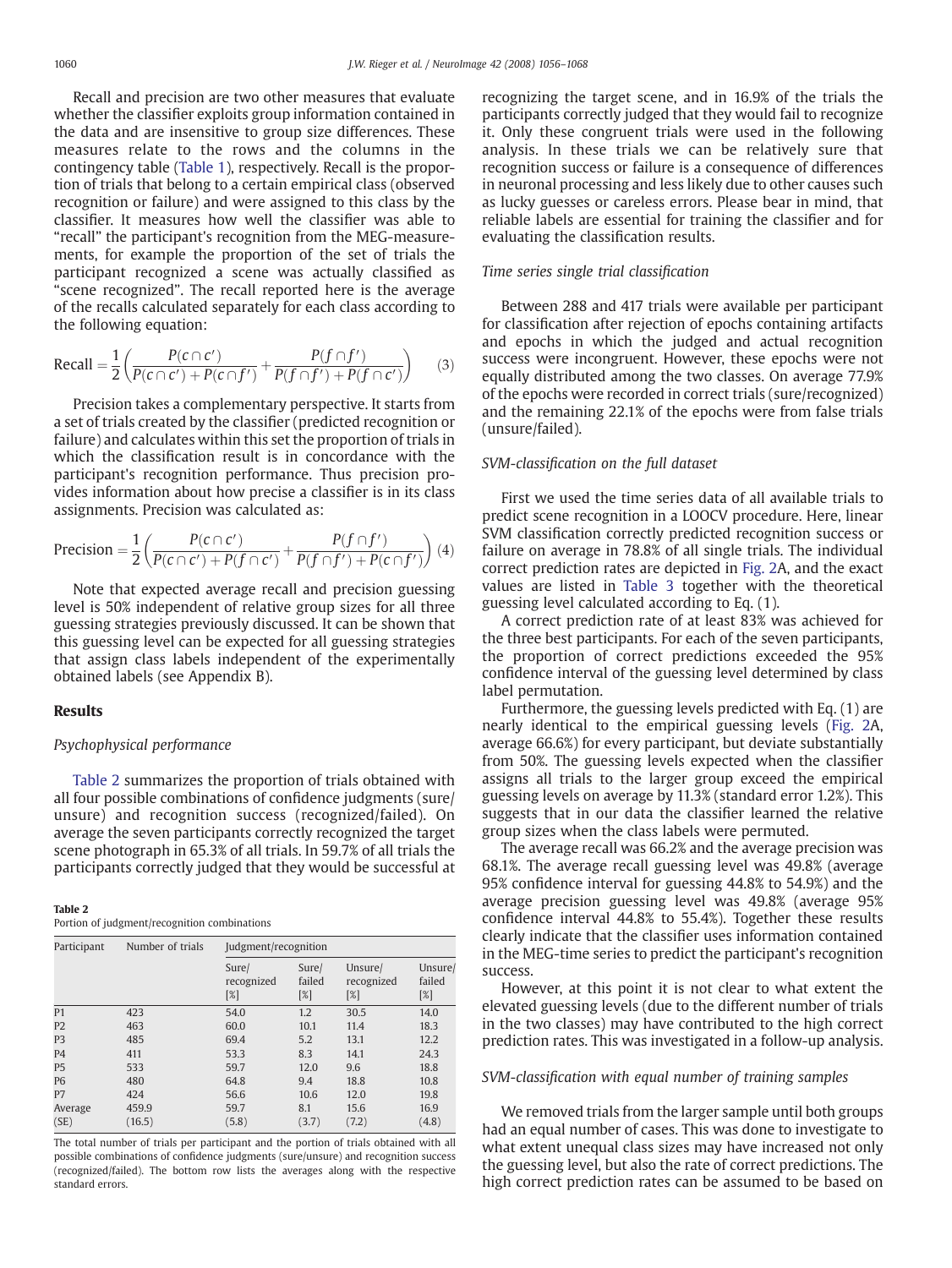<span id="page-5-0"></span>

Fig. 2. The figure shows for each participant the recognition prediction accuracies obtained from the time series data using lSVMs (gray squares), together with the results from the permutation estimate of the guessing level (gray disks), the 95% permutation derived confidence intervals for guessing (gray error bars), and a theoretical estimate of the guessing level calculated with Eq. (1) (black crosses in (A) and black horizontal line in (B)). The results in (A) were obtained using the full dataset for training. All correct prediction rates (average 78.8%) exceed the confidence interval for guessing. Theoretical guessing levels fell always close to the permutation derived guessing levels, but deviate substantially from 50% correct predictions. In (B) we discarded trials in the larger training set until equal class sizes were reached. The guessing rate was reduced close to the 50% level, but the correct prediction rate remained nearly unaltered and all prediction rates were significantly better than guessing. This indicates that the good prediction rates obtained with the full dataset were due to information in the training data instead of an elevated guessing level.

information in the MEG-time series rather than on a pedestal contribution from an elevated guessing level if a reduction of the guessing level does not cause a reduction of correct prediction rates (i.e. there is independence of guessing level and correct predictions).

The reduction of the number of training samples led, as expected, to a reduction of the guessing level, which dropped to close to 50% (a reduction of 16.2%). However, the proportion of correct classifications remained nearly unaltered (Fig. 2B, and Table 3). On average the rate of correct predictions was only 3.2% lower (average 75.6% correct classifications) compared to the full datasets. This slight reduction is most likely due to the average 56.3% reduction of the examples available for training the classifier. As with the full dataset the classification performance exceeded the individually determined confidence intervals for guessing. Notably, with equal class sizes recall and precision improved to 75.6%, and 75.7% respectively. Both measures exceed the permutation derived confidence intervals and improved to the same level as the correct prediction rate. These results suggest that the unequal number of training samples contributed only little, if anything, to the recognition prediction we obtained with the full dataset.

In sum these results show that lSVMs can retrieve information from MEG-data for accurate single trial prediction of success of the later recognition of briefly seen natural scenes.

#### SVM-classification with congruent and incongruent labels

We hypothesized that the selection of trials based on congruent prediction and recognition success contributes to the accurate single trial predictions. We evaluated this hypothesis by determining the prediction performance with the incongruently labeled trials included. In this approach we used the trials with the more reliable congruent labels for the construction of the classifier and tested on all trials in a cross validation. Using this approach the overall prediction accuracy dropped in all datasets compared to using reliable labels during training and testing (average 72.7%, range 65.1% to 78.2%, average 78.8% using only the trials with congruent labels). The reason for this drop was chance level prediction accuracy of recognition success for the portion of trials with incongruent labels (average 49.2%, range 40.2% to 66.4%). Moreover, prediction accuracy further dropped in six out of seven datasets when we repeated the LOOCV ignoring the judgment labels during training and testing (average 70.7%, 63.7% to 80.3%). These results further corroborate our assumption that the labels of incongruent trials are less likely to represent recognition success or failure related to differences in neuronal scene processing. Probably, trials with incongruent labels may provide only very limited useful information for training the classifier and for assessing the accuracy of the classification results.

| Table 3                                               |  |
|-------------------------------------------------------|--|
| LOOCV results for ISVM trained on the MEG time series |  |

| Participant    | Full dataset               |                                                        |                  |                  |                               | Equal training class sizes                     |               |                  |  |
|----------------|----------------------------|--------------------------------------------------------|------------------|------------------|-------------------------------|------------------------------------------------|---------------|------------------|--|
|                | Correct predictions<br>[%] | Guessing level: theoretical<br>$[$ empirical $[$ $\%]$ | Recall<br>$[\%]$ | Precision<br>[%] | Correct predictions<br>$[\%]$ | Guessing level: theoretical<br>(empirical) [%] | Recall<br>[%] | Precision<br>[%] |  |
| P <sub>1</sub> | 83.0                       | 67.0 (67.8)                                            | 70.8             | 74.3             | 80.8                          | 50.0(49.6)                                     | 80.8          | 81.0             |  |
| P <sub>2</sub> | 78.8                       | 64.1 (64.7)                                            | 68.2             | 70.1             | 76.5                          | 50.0(49.7)                                     | 76.5          | 76.5             |  |
| P <sub>3</sub> | 83.6                       | 74.6 (75.4)                                            | 63.1             | 66.2             | 77.1                          | 50.0(49.4)                                     | 77.1          | 77.1             |  |
| P <sub>4</sub> | 70.2                       | 57.0 (56.9)                                            | 64.7             | 65.2             | 63.5                          | 50.0(49.4)                                     | 63.5          | 63.5             |  |
| P <sub>5</sub> | 73.1                       | 63.5(63.9)                                             | 62.5             | 62.8             | 75.0                          | 50.0(49.9)                                     | 75.0          | 75.0             |  |
| <b>P6</b>      | 84.1                       | 75.6 (76.2)                                            | 63.5             | 66.2             | 78.9                          | 50.0(49.8)                                     | 78.9          | 78.9             |  |
| P7             | 78.7                       | 61.6(61.5)                                             | 70.9             | 72.2             | 77.4                          | 50.0(49.4)                                     | 77.4          | 77.5             |  |
| Average (SE)   | 78.8(2.0)                  | 66.2(2.6)<br>(66.6(2.7))                               | 66.2/(1.4)       | 68.1 (1.6)       | 75.6(2.1)<br>(49.6(0.1))      | 50.0(0.0)                                      | 75.6(2.1)     | 75.7(2.2)        |  |

The left four columns list results obtained with ISVMs trained with the full dataset: the percentage of single trial correct prediction, the theoretical (see Eq. (1) in the text) and the permutation test derived (empirical) guessing level for the portion of correct predictions, the recall, and the precision. The same parameters obtained with datasets equalized for the amount of trials in each class are listed in the four columns on the right.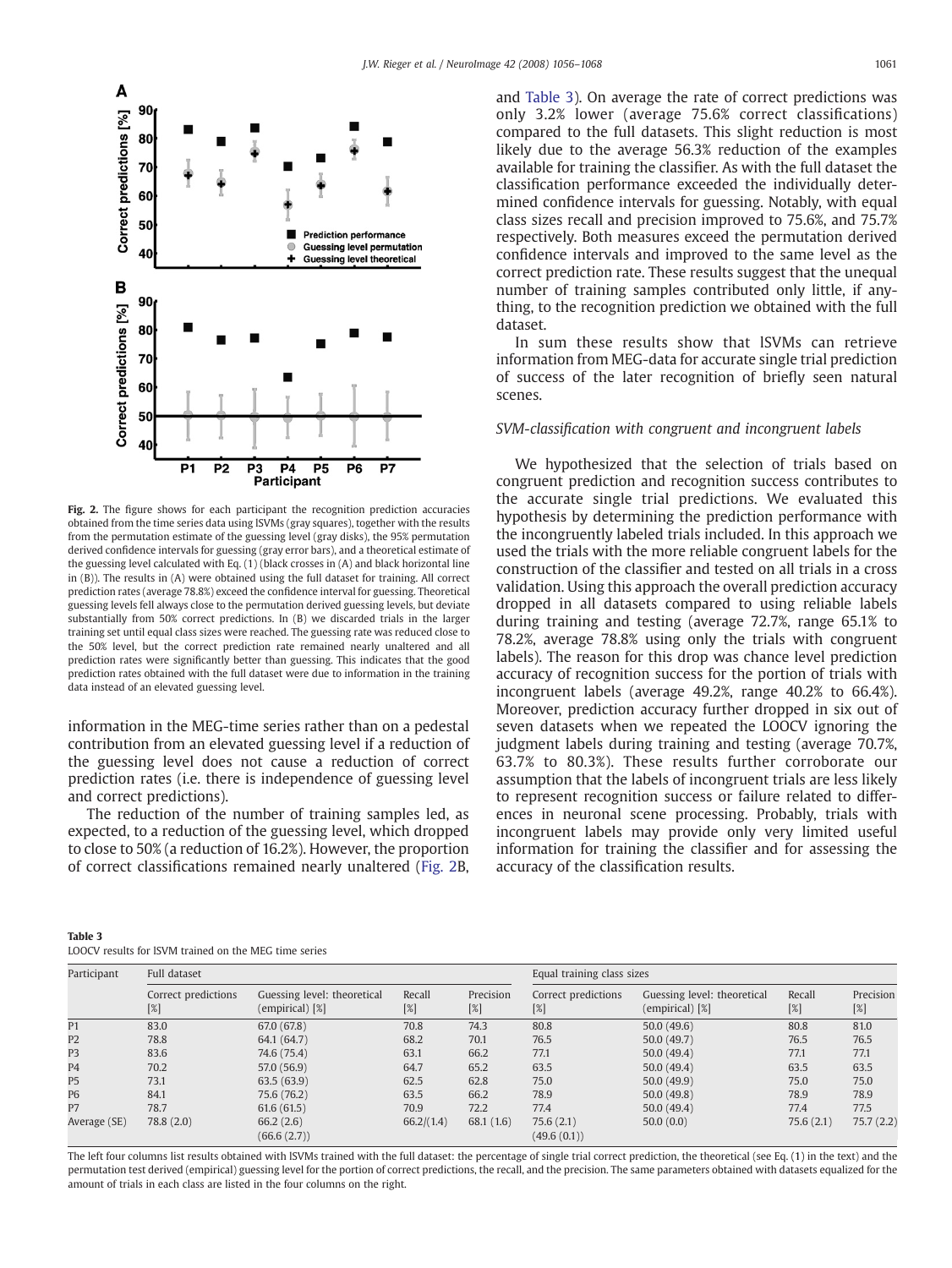#### <span id="page-6-0"></span>SVM classification on wavelet pyramid coefficients

So far, lSVMs have been trained on the time series of the MEG-sensor readings in this study. However, MEG data are often interpreted in terms of oscillatory brain mechanisms that are represented by certain frequency components in the MEG-data. Moreover, these alternative representations, time series and frequency, may offer different functional interpretations. We were interested in seeing if the classification approach offers different insights when different data representations are used. Therefore, we decomposed the MEG time series into five frequency bands by means of a wavelet pyramid decomposition using the wavelet-toolbox in Matlab R14 (MathWorks Inc, MA, USA). The center frequencies roughly corresponded to those of the five frequency bands which are thought to reflect different functional processes in the brain [\(Freeman, 1975; Varela et al., 2001; Basar, 2005\)](#page-12-0): The delta band (around 2.5 Hz center frequency), the theta band (around 5 Hz), the alpha band (around 10 Hz), the beta band (around 20 Hz), and the (low) gamma band (around 40 Hz).

Single trial SVM-classifiers trained simultaneously on the wavelet coefficients of all the frequency bands provided results that were nearly identical to those obtained with the time series data. The average rate of correct predictions is virtually identical with the rates obtained with the time series representations (Fig. 3A) and amounted 78.8% (std: 4.5%). The



Fig. 3. (A) The figure compares the correct prediction rates obtained with the time series data to the rate obtained with the full set of wavelet coefficients. Therefore, individual correct prediction rates obtained in each feature space are plotted against each other. The results of the two analyses are very similar, and the average rates are virtually identical (see text). The slope of a linear regression does not differ significantly from 1  $(r= 0.98)$ . Panel (B) depicts the average correct prediction rates (squares) obtained with wavelet coefficients from different frequency bands (delta: 2.5 Hz, theta: 5 Hz, alpha: 10 Hz; beta: 20 Hz and low gamma: 40 Hz). For all frequency bands but the theta band correct prediction rates were lower as those obtained with the full set of wavelet coefficients (black horizontal line, see Table 5 for the statistical tests). This indicates that the theta band is highly informative about recognition success. The gray horizontal line represents the average theoretical guessing level (over participants). Error bars and dashed lines indicate the standard errors of the means over subjects.

#### Table 4

LOOCV results obtained with lSVMs trained on the wavelet coefficients of all frequency bands

| Participant    | Correct<br>predictions [%] | Guessing level: theoretical<br>(empirical) [%] | Recall<br>$\lceil 2 \rceil$ | Precision<br>$[\%]$ |
|----------------|----------------------------|------------------------------------------------|-----------------------------|---------------------|
| P <sub>1</sub> | 81.9                       | 67.0 (67.7)                                    | 71.4                        | 72.5                |
| P <sub>2</sub> | 79.6                       | 64.1 (64,7)                                    | 69.9                        | 71.4                |
| P <sub>3</sub> | 82.6                       | 74.6 (75,5)                                    | 63.2                        | 64.7                |
| P <sub>4</sub> | 71.2                       | 57.0 (56.8)                                    | 66.0                        | 66.3                |
| P <sub>5</sub> | 72.4                       | 63.5(63,8)                                     | 61.7                        | 61.9                |
| <b>P6</b>      | 83.3                       | 75.6 (76.1)                                    | 61.4                        | 64.0                |
| P7             | 79.6                       | 61.6(61,4)                                     | 71.9                        | 73.5                |
| Average        | 78.7 (1.9)                 | 66.2(2.7)                                      | 66.5(1.7)                   | 67.7(1.8)           |

See [Table 3](#page-5-0) for a description of the parameters in the single columns.

average recall was 66.6% (std: 4.5%) and the average precision was 67.9% (std: 4.8%). Again, all values exceed the individually determined confidence intervals (Table 4).

This result shows that the frequency representation and time series representation permitted indistinguishably accurate single trial predictions when all the available information was used. This outcome is compatible with the idea that the two representations provide similar information for classification. We tested this idea further by comparing the classification planes used in both feature spaces. To do this, we transformed the normal vectors  $\vec{w}$  of the planes into a common space by applying the inverse wavelet transform to the normal vector obtained in wavelet space. This approach allows for a direct comparison of the information used to predict recognition in wavelet and time series space because after the transform the entries in both  $\vec{w}$  correspond to the samples taken at a specific time in a specific sensor. The 3% of the entries that were most informative with these two approaches overlapped by 59.9%. An overlap this high is very unlikely to occur by chance, with a probability of less than 1e−327 (calculated by the odds of binomial coefficients). In sum, the virtually identical prediction rates and extensive overlap of informative dimensions indicate that time series and wavelet derived frequency representations contain a virtually identical amount of information and analogous informative features that allow the prediction of single trial recognition success.

The preceding analysis makes use of the full set of wavelet coefficients. However, different frequency bands are thought to reflect different underlying processes, and these processes may contribute differently in the match-to-sample task employed here. We therefore tested specifically whether the delta, theta, alpha, beta and low gamma frequency bands differ with regard to the information they provide about recognition success. The average correct prediction rates obtained separately with each frequency band are shown in Fig. 3B and are listed in Table 5.

| Table 5 |                                                          |
|---------|----------------------------------------------------------|
|         | Average frequency band specific correct prediction rates |

|                          | Delta<br>$(2.5 \text{ Hz})$ | Theta<br>(5 Hz) | Alpha<br>(10 Hz) | <b>Beta</b><br>(20 Hz) | Gamma<br>(40 Hz) |
|--------------------------|-----------------------------|-----------------|------------------|------------------------|------------------|
| Corr. pred. [%]          | 75.3                        | 77.8            | 73.0             | 74.0                   | 72.2             |
| $\Delta$ full wc set [%] | $-3.4$                      | $-0.9$          | $-5.7$           | $-4.7$                 | $-6.5$           |
| $t$ -value (6 $df$ )     | 3.0                         | 1.3             | 5.3              | 6.7                    | 10.4             |
| p-value                  | 0.02                        | 0.24            | 0.002            | < 0.001                | < 0.001          |

The top row lists the average correct prediction rates obtained using only the wavelet coefficients of the respective frequency band. The second row lists the average difference of band limited prediction rates and prediction rates obtained with the full set of wavelet coefficients (wc). The third and fourth rows list the results of a paired ttest comparing band limited and full wc-set prediction rates.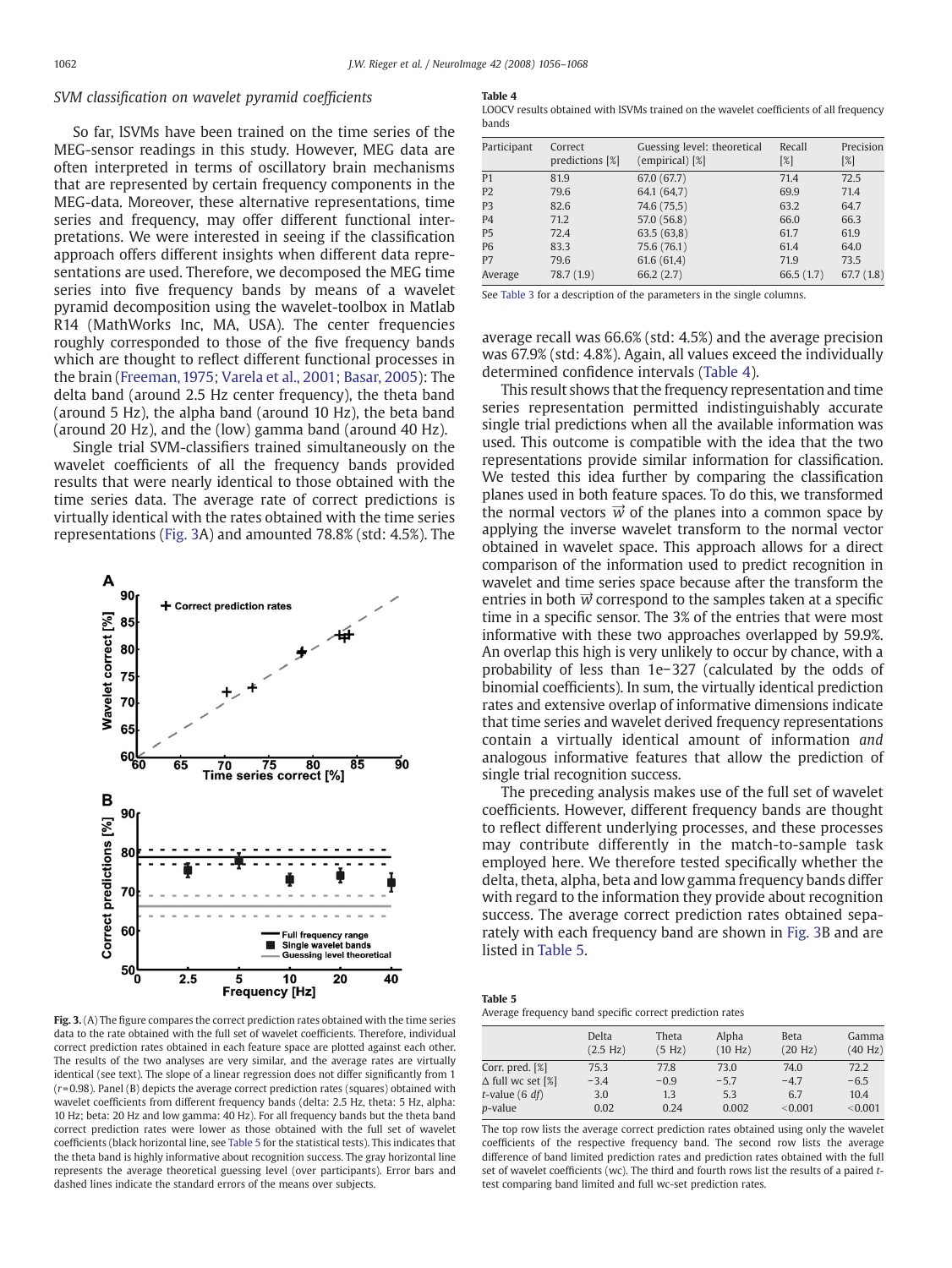<span id="page-7-0"></span>Table 6 Individual theta-band derived prediction rates

| Participant     | Correct<br>predictions [%] | Guessing level: theoretical<br>(empirical) [%] | Upper 95%<br>conf.int. [%] |
|-----------------|----------------------------|------------------------------------------------|----------------------------|
| P <sub>1</sub>  | 80.9                       | 67.0 (67.7)                                    | 72.2                       |
| P <sub>2</sub>  | 77.7                       | 64.1 (67.2)                                    | 71.4                       |
| P3              | 83.3                       | 74.6 (77.0)                                    | 79.8                       |
| P <sub>4</sub>  | 69.6                       | 57.0 (57.0)                                    | 62.1                       |
| P <sub>5</sub>  | 75.3                       | 63.5(66.8)                                     | 70.5                       |
| <b>P6</b>       | 83.6                       | 75.6 (76.5)                                    | 79.8                       |
| P7              | 74.4                       | 61.6(62.0)                                     | 66.7                       |
| Average<br>(SE) | 77.8(1.9)                  | 66.2(2.6)<br>(66.7(2.7))                       | 71.7(2.4)                  |

The second column lists the individual correct prediction rates obtained using only the theta band wavelet coefficients for classification. The third column lists the respective theoretical and the mean empirical guessing levels, and the fourth column lists the upper 95% confidence intervals for guessing. The theoretical guessing level was calculated with Eq. (1).

Remarkably, the coefficients from the theta band alone allowed for correct prediction rates that were nearly as high as those obtained using the full set of wavelet coefficients. Using only the theta band coefficients we obtained on average 77.8% correct predictions ([Fig. 3B](#page-6-0)). A set of post hoc t-tests comparing individual  $(n=7)$  prediction rates obtained with the full set of coefficients to prediction rates obtained with a specific frequency band confirmed a significant reduction of the correct prediction rates for all but the theta band (delta, alpha, beta, and gamma, see [Table 5\)](#page-6-0). Moreover, all individual theta band prediction rates were better than guessing in a randomization test (Table 6).

This result has several implications. First, it strongly suggests that a wavelet basis can provide an efficient representation for single trial classification of MEG-data. In our study the theta band requires only 750 wavelet coefficients per trial whilst the full time series includes 10950 samples, and both allow for indistinguishable good classification. This suggests that information about recognition success may concentrate in the theta band. Second, the differences in predictiveness between frequency bands allow for a functional interpretation of the classification results: The fact that the theta band activity permitted the best single trial prediction of recognition success in our delayed-match-tosample task is concordant with the current view that theta

band activity is associated with the encoding of information into working memory ([Klimesch et al., 1996, 1997; Paller and](#page-12-0) [Wagner, 2002; Sederberg et al., 2003; Ward, 2003; Osipova et](#page-12-0) [al., 2006](#page-12-0)). In the next section we investigate another analysis approach which may further contribute to this functional interpretation of the single trial classification results.

## The spatio-temporal-structure of information used by the classifiers

In this section we report an analysis of the spatio-temporal MEG-activation patterns that allowed for the good prediction of recognition success using the full time series. The relative predictiveness of the MEG-samples in a trial is represented by the absolute value of the entries in the weight vector  $\vec{w}$  of a trained ISVM. Higher absolute values in  $\vec{w}$  indicate directions in feature space that allow for better class separation. These feature space directions can be visualized as forming a spatiotemporal pattern because they are linked to readings taken by specific sensors at specific times. In the top row of Fig. 4 we show the 3% most predictive features of the group average weight vector and plotted them as topographic maps. In the bottom row we show the 3% most predictive features of an illustrative participant.

It is evident in Fig. 4 that the most predictive features tend to cluster together. This indicates that the linear SVM captures some of the spatial and temporal correlations produced in MEG-data by temporally and spatially extended brain activations. In an early activation phase, between 100 ms and 200 ms after scene onset, clusters of highly predictive MEGdata concentrate at the occipito-temporal sensors. This suggests that occipito-temporal brain processes involved in visual encoding can already provide information predictive of scene recognition success. Later on, between 200 ms and 600 ms, predictive MEG-activity tends to be distributed at the anterior temporal, parietal and frontal sensors, suggesting activation in a widely distributed brain network that includes temporal, parietal and lateral frontal cortex. Such networks have been associated with the encoding of information into working memory (e.g. [Brewer et al., 1998; Takashima et al.,](#page-12-0) [2006; Friedman and Johnson, 2000; Paller and Wagner, 2002](#page-12-0)). The data from the single participant follow that basic pattern,



Fig. 4. The figure depicts the group average of the information used by the linear SVM classifiers (top row), and individual data of an illustrative participant (bottom row). Both spatiotemporal patterns are overlaid onto a standard head. The reddish-yellowish blobs the most informative dimensions (highest 3%) for predicting recognition success. During early processing intervals informative data tend to cluster in occipito-temporal sensors, indicating that already relatively early visual processing differences are predictive of recognition success. During a later interval, starting from 200–300 ms, predictive activation was found in more anterior sensors thought to be involved in memory encoding.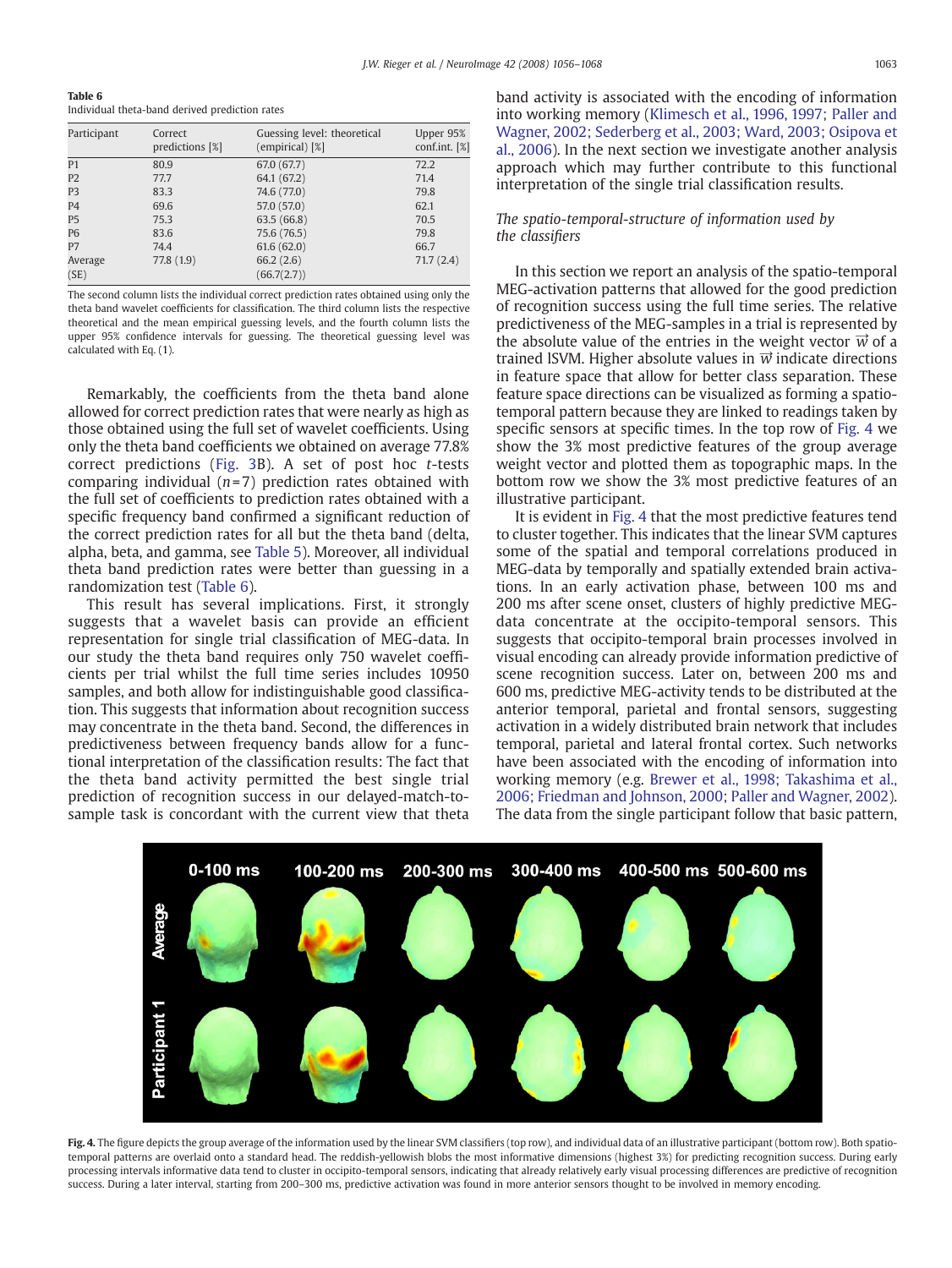although individual deviations are evident. These deviations can be expected because of the strong dependence of the magnetic field topographies on the individual brain anatomy, and because of individual cognitive processing differences.

Together, these results suggest that lSVM allows the retrieval of interpretable spatio-temporal patterns of single trial MEG activity that permit the prediction of recognition success or failure. These patterns indicate that both early, perceptual processing related, and later, memory encoding related brain processes may contribute to recognition success in our paradigm.

Finally we analyzed the coupling of early and late MEGactivation differences.

#### Analysis of the serial dependence of brain processes

We used the classification approach to estimate the degree of determinism in the sequence of brain processing from the sensory to cognitive and memory formation stages. Therefore, we split each participant's MEG time series in six 100 ms intervals, and performed separate single trial classifications on each interval. This provided six ordered sets of single trial classification results (predicted recognition success or failure in each trial). We then calculated the correlations of the ordered sets of trial-by-trial class labels (−1, 1) between all interval pairs (see Table 7). The rationale behind this approach is that in a strongly determined processing sequence class labels should be more strongly correlated over time than in a weakly deterministic sequence. In other words, we asked whether the single trial recognition predictions derived by classification were related over time.

We found that all pairwise correlations were statistically significant at a Bonferroni corrected level ( $p$ <0.0033), but the correlations were low. This was especially the case for the correlations between the earliest interval (0 to 100 ms) and the later intervals occurring after 300 ms. These correlations explained less than 0.5% variance. The highest correlations were found between temporally adjacent intervals along the first diagonal in Table 7. However, even the maximal correlation coefficient of 0.28 explains only 7.8% variance. These outcomes suggest that predictions about success or failure are correlated over the processing sequence, and the coupling is somewhat stronger for consecutive compared to non-consecutive intervals. However, given the small amount of variance explained, the coupling over processing intervals with respect to predicted recognition success does not appear to be very tight.

It is conceivable that the relatively low correlations we found are due to insufficient classification performance within

| Table 7                                                      |  |  |  |  |
|--------------------------------------------------------------|--|--|--|--|
| Correlation of single trial class labels over time intervals |  |  |  |  |

|                     |                                                                                      | Later interval    |                   |                      |                              |                                      |
|---------------------|--------------------------------------------------------------------------------------|-------------------|-------------------|----------------------|------------------------------|--------------------------------------|
|                     |                                                                                      | $100 - 200$<br>ms | $200 - 300$<br>ms | $300 - 400$<br>ms    | $400 - 500$<br>ms            | $500 - 600$<br>ms                    |
| Earlier<br>interval | $0 - 100$ ms<br>$100 - 200$ ms<br>$200 - 300$ ms<br>$300 - 400$ ms<br>$400 - 500$ ms | 0.17              | 0.07<br>0.16      | 0.07<br>0.14<br>0.25 | 0.06<br>0.15<br>0.12<br>0.23 | 0.07<br>0.13<br>0.16<br>0.18<br>0.28 |

The correlations between class labels assigned by lSVMs trained on MEG-activity from different temporal intervals. All correlations are statistically significant at  $p<0.0033$ (Bonferroni correction for 15 comparisons).

Table 8

Average LOOCV results for ISVMs trained on 100 ms MEG-intervals  $(n=7)$ 

| Interval       | Correct predictions (SE) [%] | Recall (SE) [%] | Precision (SE) [%] |
|----------------|------------------------------|-----------------|--------------------|
| $0 - 100$ ms   | 70.0(2.8)                    | 53.2(1.3)       | 54.8(1.8)          |
| $100 - 200$ ms | 74.4(2.1)                    | 60.2(2.0)       | 63.1(2.1)          |
| $200 - 300$ ms | 74.7(2.5)                    | 59.9(1.7)       | 63.4(1.7)          |
| $300 - 400$ ms | 73.8(2.8)                    | 58.3(2.3)       | 61.1(2.7)          |
| 400-500 ms     | 75.2(1.9)                    | 62.0(1.5)       | 65.1(1.4)          |
| 500-600 ms     | 77.2(1.8)                    | 63.5(1.5)       | 67.4(1.4)          |

the specific intervals rather than weak coupling between brain processes. However, the prediction rates, the average recall, and the average precision are reasonable (Table 8), except for the earliest interval from 0 to 100 ms where all three measures for the classifier's performance are lowest. Moreover, the correlations did not improve when we doubled the interval length (three intervals with a duration of 200 ms each).

#### **Discussion**

We have shown that brain activity measured with MEG during the initial processing of a briefly presented natural scene can be used to make reliable trial-by-trial predictions of the subsequent recognition of these scenes. Using a nonparametric randomization test we confirmed that the prediction rates we obtained with lSVM classification are significantly better than guessing. The use of different feature space representations allowed for different but converging functional interpretations of the classification process. The comparison of prediction rates across frequency bands revealed that theta band oscillations, thought to be indicative of memory encoding success, are highly predictive of scene recognition success. The spatio-temporal patterns of brain activation that are informative of recognition success provide additional support for the role of memory encoding processes, but also indicate that early perceptual processing differences may predict success or failure in later recognition tests. Moreover, the analysis of the recognition predictions of successive intervals starting from scene onset indicate significant serial coupling between earlier and later brain processes predictive of scene recognition success. Altogether, our results demonstrate that lSVMs can be used to for reliable prediction of behavior and for the analysis of MEG-measures of brain activation.

Functional interpretation of the informative brain activation used by the classifiers

A central requirement for successful recognition in our delayed-match-to-sample task is the encoding of information about scene content into working memory. Participants are likely to fail to recognize a target scene when either the visual encoding process or the formation of an adequate memory failed. The comparison of predictiveness across frequency bands revealed that theta-band activity was the best predictor of the participant's scene recognition success. Theta band activations allowed for single trial classification performance as good as that observed with the full feature space. Interestingly, the modulation of theta-band activations has been linked to successful memory encoding ([Klimesch et al.,](#page-12-0) [1996, 1997; Paller and Wagner, 2002; Düzel et al., 2003;](#page-12-0) [Sederberg et al., 2003; Osipova et al., 2006](#page-12-0)) and recognition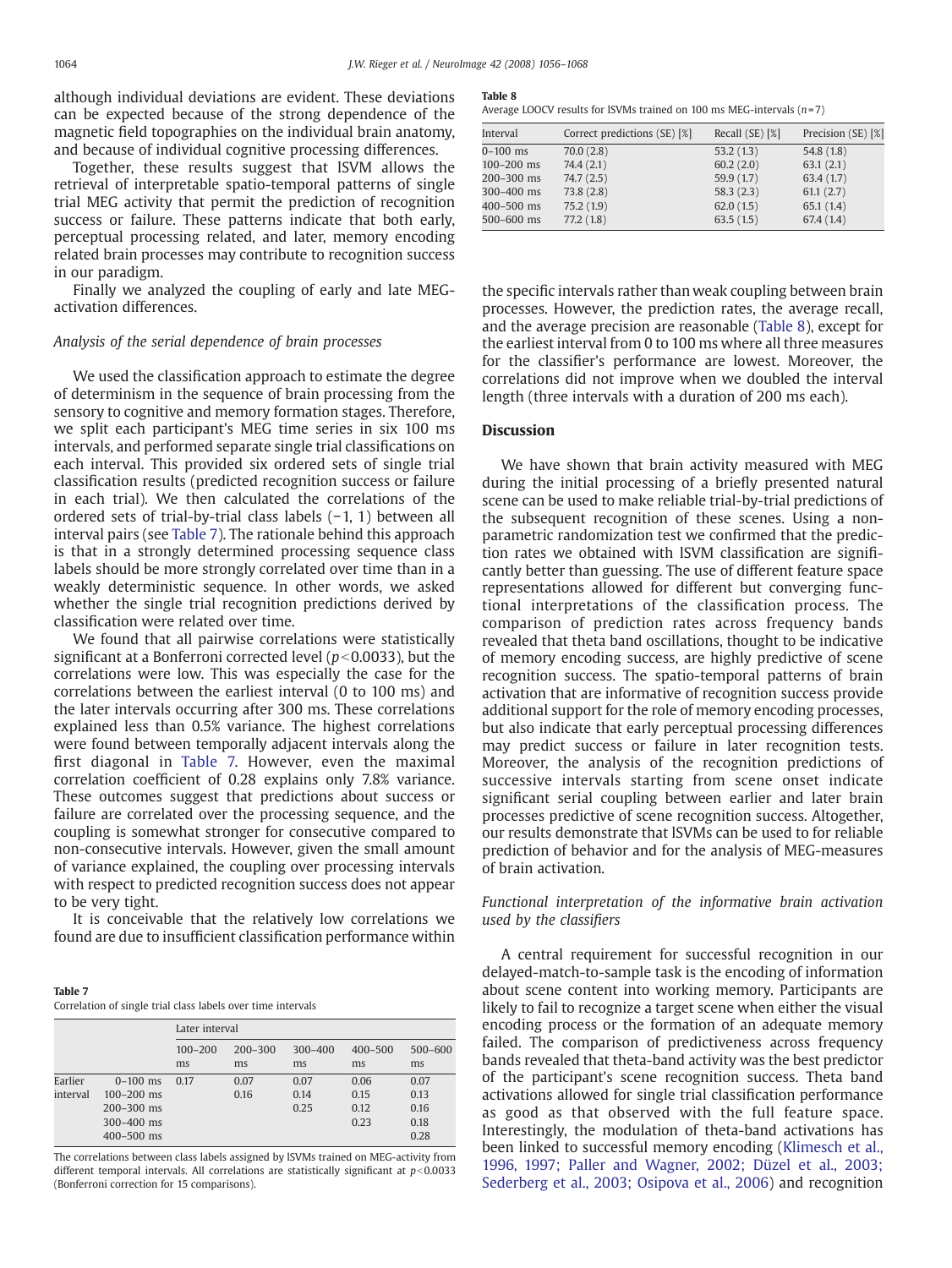success ([Klimesch et al., 2000; Osipova et al., 2006](#page-12-0)). Thetaband activation is thought to reflect cortical activation induced by cortico-hippocampal feedback loops (e.g. [Miller, 1991;](#page-12-0) [Buzsaki, 1996](#page-12-0)). However, because earlier studies analyzed statistical differences between mean theta activations, it remained unclear how well theta differences could discriminate the success or failure of memory encoding in single trials. Our results provide to our knowledge first evidence that theta band activation can be highly predictive of recognition success in single trials, and thereby emphasize the functional role of theta oscillation modulations in working memory.

The informative brain activation we extracted from time series classification complements and extends this finding. In agreement with previous studies of the DM-effect (for reviews see [Paller andWagner, 2002; Friedman and Johnson, 2000](#page-12-0)), we found widely distributed clusters of informative frontal, temporal and parietal brain activation. There, long lasting event related MEG-differences that discriminate success and failure in the recognition of pictorial material and words have typically been observed beginning 200 ms to 300 ms after the onset of stimuli in parietal, frontal and temporal sensors ([Takashima et al., 2006; Friedman and Johnson, 2000\)](#page-12-0). Like theta band oscillations, these brain activation differences have been attributed to the encoding of information into memory for later recognition and to maintenance in working memory (for a recent review see e.g. [D'Esposito, 2007](#page-12-0)). Despite their wide distribution, these activations must be highly reproducible across trials or we would not have obtained such high and reliable prediction rates.

In addition, SVM-analysis revealed early clusters of predictive activation differences in the interval up to 200 ms after a scene onset in occipito-temporal sensors. The early clusters indicate, that in addition to memory encoding processes, earlier visual processes can be predictive of later recognition success. We think that our use of masked presentations may account for this finding. Pattern masks effectively limit the time available for the extraction of information from visual displays during visual processing ([Rolls and Tovee, 1994;](#page-12-0) [Kovacs et al.,1995; Grill-Spector et al., 2000; Rieger et al., 2005,](#page-12-0) [2008](#page-12-0)). We have shown in a previous study that employed a similar picture masking paradigm that pattern masks are most effective during the interval between 110 ms and 170 ms after scene onset, when information about scene content is first being acquired [\(Rieger et al., 2005](#page-12-0)). This was the same latency range in which we observed predictive MEG differences.

The selection of trials by concordant rating and recognition success may not only improve the reliability of the labels but also raises the question whether brain activation uniquely related to the rating was included into the construction of the classifier. We attempted to temporally decouple scene encoding and rating by instructing participants to rate their confidence only in a rating interval which started 400 ms to 800 ms after the encoding interval used for classification had ended. Despite this experimental precaution, we cannot fully exclude the possibility that participants sometimes judged their success in memory formation prior to the start of the rating interval. Studies in patients [\(Schnyer et al., 2005\)](#page-12-0) and a recent fMRI-study ([Kao et al., 2005](#page-12-0)) indicate that frontal cortex and more specifically ventromedial prefrontal cortex (VMPC) is involved in judgments of learning. Activation modulations in VMPC due to different confidence ratings would therefore be expected in prefrontal MEG-sensors. However, as shown in [Fig.](#page-7-0) [4](#page-7-0) frontal sensors appear to contribute only little information for single trial prediction, indicating that the temporal decoupling was successful. Furthermore, an activation genuinely related to the rating process would only be learned by the classifier if it occurred consistently over trials and time locked to the stimulus. Thus, we think that brain activation related to participant's judgments of recognition success contributed only a little, if anything, to classification performance.

Another question we addressed is how deterministic the processing sequences underlying recognition success or failure are, i.e. to what extend later informative brain activation differences depend on earlier differences. The statistically significant correlations we found between processing intervals suggest that differences in earlier processing intervals determine to some extent the outcomes observed in later processing intervals. However, the small amount of variance explained by these correlations indicates that this coupling may be relatively weak. The weak coupling could either be due to the analysis approach or reflect properties of the brain processes involved in visual processing and memory encoding. We think that the analysis approach is an unlikely explanation because the prediction performance obtained with the short intervals was still good, and because the correlations did not improve when we doubled the length of the analysis intervals. Furthermore, authors relating behavioral decisions to single cell recordings when investigating decision making in monkeys have also concluded there is substantial indeterminacy in the investigated sequence of brain processes [\(Shadlen et al., 1996; Dorris and Glimcher,](#page-12-0) [2004](#page-12-0); for a review see [Glimcher, 2005](#page-12-0)). Thus, we speculate that the low correlation reflects to some extent indeterminacy in the sequence of brain processes involved in our task. The short scene-mask SOAs we have used in our experiment may have introduced uncertainty that contributed to this indeterminacy. Failures during the early formation of internal representations may have been somewhat independent of failures during the subsequent formation of an enduring trace ([Paller and Wagner, 2002\)](#page-12-0). However, further investigations are needed to clarify the causal relationship between brain processes. We suggest that single trial classification may be a helpful analysis tool in these investigations.

# Comparison of information about recognition success in frequency and time series representations

Oscillating brain activations are thought to reflect the integration of brain networks at different spatial scales. Different frequency bands have been distinguished and assigned to different cognitive functions (for reviews see [Freeman, 1975; Varela et al., 2001; Basar, 2005](#page-12-0)). On the other hand, event related responses such as time locked deflections in the EEG and MEG time series, are thought to reflect a series of discrete but partly overlapping processing steps. The functional units, which are termed components, are deflections that appear after a relatively fixed latency with a certain scalp topography (reviewed in [Rugg and Coles, 1995\)](#page-12-0). Comparisons between these two approaches to the analysis and interpretation of brain function are complex when standard statistical approaches are employed. Studies that have sought to make such comparisons have often had to focus on data from a single sensor, and analyses required many assumptions (e.g. [Klimesch et al., 2000; Düzel et al.,](#page-12-0) [2005; Makeig et al., 2002](#page-12-0)). Single trial classification offers an alternative approach by comparing single trial predictive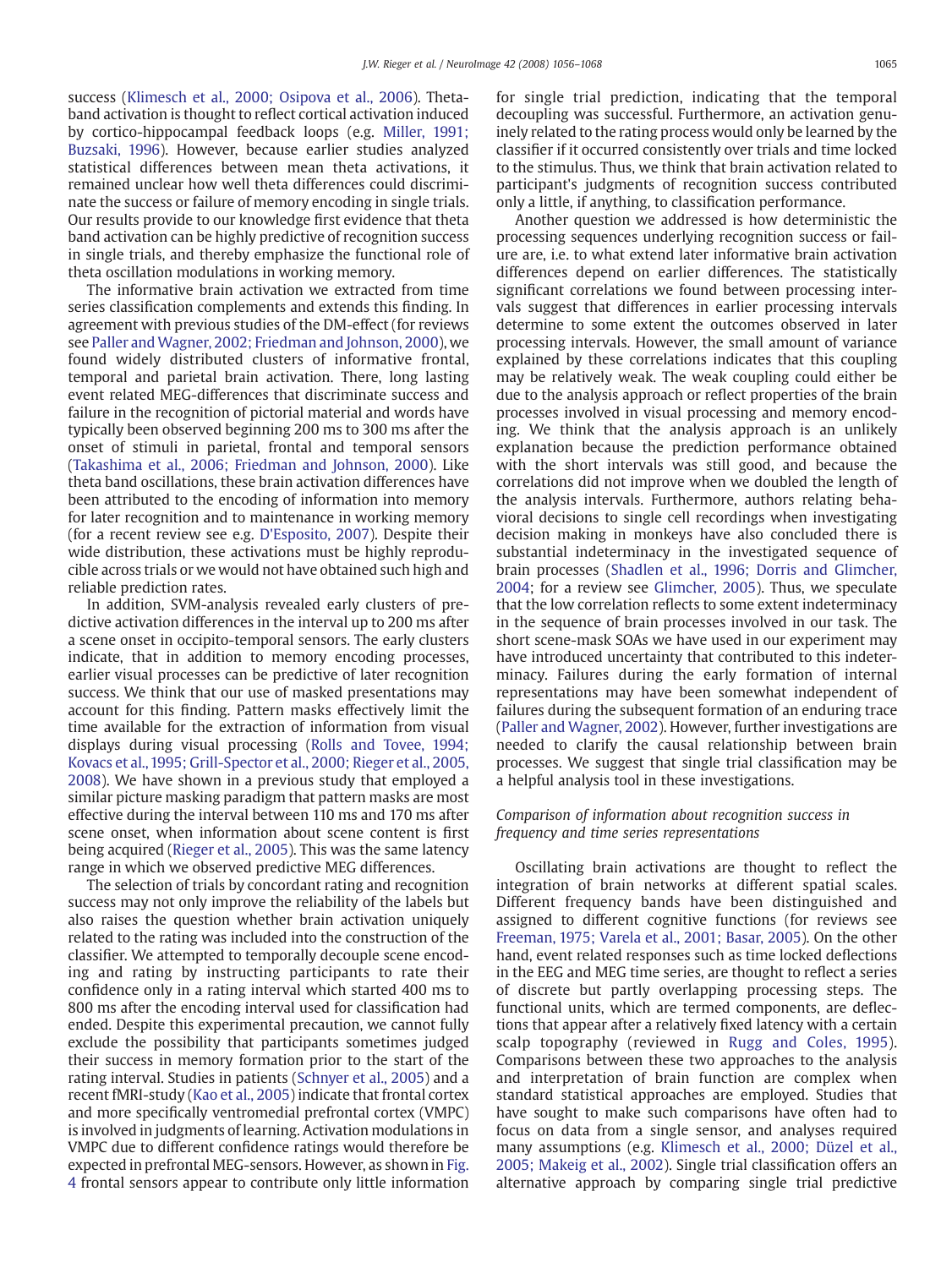information among the two types of data representations. The indistinguishably high single trial recognition prediction rates we found indicate that oscillatory and event related brain activations provide a similar amount of information (in the full dataset). However, an equal amount of information does not necessarily imply that the identical information is used by lSVMs in the two data representations. Similar prediction rates could have been achieved with different hyperplanes separating classes within different subspaces of the two data representations. Despite this possibility, the substantial overlap of the informative dimensions we found in the two feature spaces was very unlikely to have occurred by chance. This suggests that the classifier separated classes in similar ways in both the time series and frequency representations of the MEG-data. We therefore conclude that evoked response time series and oscillations provide similar information for single trial classification, at least in our recognition task. This conclusion is further supported by our finding that both the time series and the frequency representations showed memory related brain activation modulations that were predictive of recognition success.

#### Assessment of classification quality

The large number of data points recorded in each trial during brain imaging creates a potential problem for single trial classification because the number of dimensions in the feature space (data points acquired in each trial) typically exceeds the number of trials available for training the classifier. Therefore, it is essential to assess the reliability of the achieved prediction rates even when these appear high. This has often been done by comparing the empirically obtained correct classification rate to a theoretical guessing level derived from the number of alternatives in the classification problem (e.g. [Suppes et al., 1997; Haynes and](#page-12-0) [Rees 2005; Cox and Savoy, 2003; Haxby et al., 2001](#page-12-0)). Classification rates exceeding this theoretical guessing level are assumed to be significant. Our approach was to use an empirical permutation test for the validation of the classification. Our results strongly suggest that the expected guessing level of the correct prediction rate is not only a function of the number of classes. Empirical guessing levels in our data were much higher than the 50% theoretically expected in a two class problem, indicating that other factors must have an influence. In our study the linear SVM learned the relative class sizes when the class labels were permuted. The good prediction of the empirical guessing level by Eq. (1) is a strong indication for this conclusion. Other classifiers may adopt other strategies that result in different guessing levels (e.g. assigning all trials to the larger class). Unfortunately, unequal class sizes are a frequent problem in cognitive studies in which these sizes are not rigorously bound by the stimulus presentations, such as studies involving spontaneous perceptual switches. Moreover, it is important to note that different class sizes are not the only possible source of bias. For example, temporal correlations in the time series obtained with fMRI may also introduce a bias in the guessing level when single functional volumes are classified. Therefore, we suggest that guessing levels should always be empirically determined, by means of a permutation test. The nonparametric permutation procedure we employed is well suited to estimate the guessing level even when a bias is introduced by unknown sources.

In addition, the permutation method we adopted provides confidence intervals for guessing that can be used for nonparametric significance tests. Only correct classification rates falling outside these confidence bands would be considered significantly different from guessing. Using this procedure we found that single trial prediction rates derived with lSVMs significantly exceeded guessing in every single participant. Importantly, the correct prediction rates achieved with the experimentally obtained class labels were relatively independent on relative group sizes, indicating that unequal class size had only little influence on lSVM classification in our study. One factor contributing to the good classification results we obtained with respect to correct prediction and expected generalization may be the fact that the test error is limited for soft margin classifiers (SVMs) and does not depend on the dimensionality of the feature space ([Duda et al., 2001,](#page-12-0) p.265). In accord with these theoretical considerations, we found that the relatively few theta band coefficients predicted recognition success as well as the full time series despite the 14.6-fold dimensionality reduction of feature space. This is a strong indication that class information in the data rather than the dimensionality of the classification space accounts for the good classification performance we obtained with lSVMs.

Another factor contributing to the good classification results in our study was to select trials in which the participants correctly predicted recognition success or failure. The MEG-data in these trials most likely reflect differences in neuronal scene processing and can be used for analyzing brain function. Conversely, trials with incongruent labels are probably caused by accidental wrong responses or lucky guesses. Thus recognition success or failure assessed by the button press is less likely to be correlated with the neuronal processing recorded during these trials. This assumption is corroborated by our finding that performance dropped when trials with incongruent labels were used for classification and that prediction accuracy for trials with incongruent labels was at chance level. One may argue that selecting trials with congruent labels introduces a bias towards higher accuracy because clear cases are selected. However, reliable labels (labels that correlate with processing differences) are desirable on at least two levels of the classification process to obtain reliable results. First, trials with labels assigned by unclear causes are not useful to train a classifier, and would prevent the interpretation of the classifier and the classification results. This notion is in line with the results of permutation test and with the results obtained with all trials included in the analysis. Second, testing a classifier's accuracy on data with unclear labels may provide less interpretable results and will most likely underestimate a classifier's achievable accuracy.

### Proportion of correct predictions and statistical significance

The non-parametric test for the significance of the correct prediction rate we used does not imply that single trial classification and standard statistical testing rely on similar principles. The proportion of correct predictions provided by the classification approach is a relatively simple measure of the relevance of measured brain activity that is hard to derive from results of statistical significance test, e.g. a statistical comparison between average activations measured in different experimental conditions. The reason is that statistical significance depends on the standard error of the mean (SEM) instead of the population variance of the measurements. In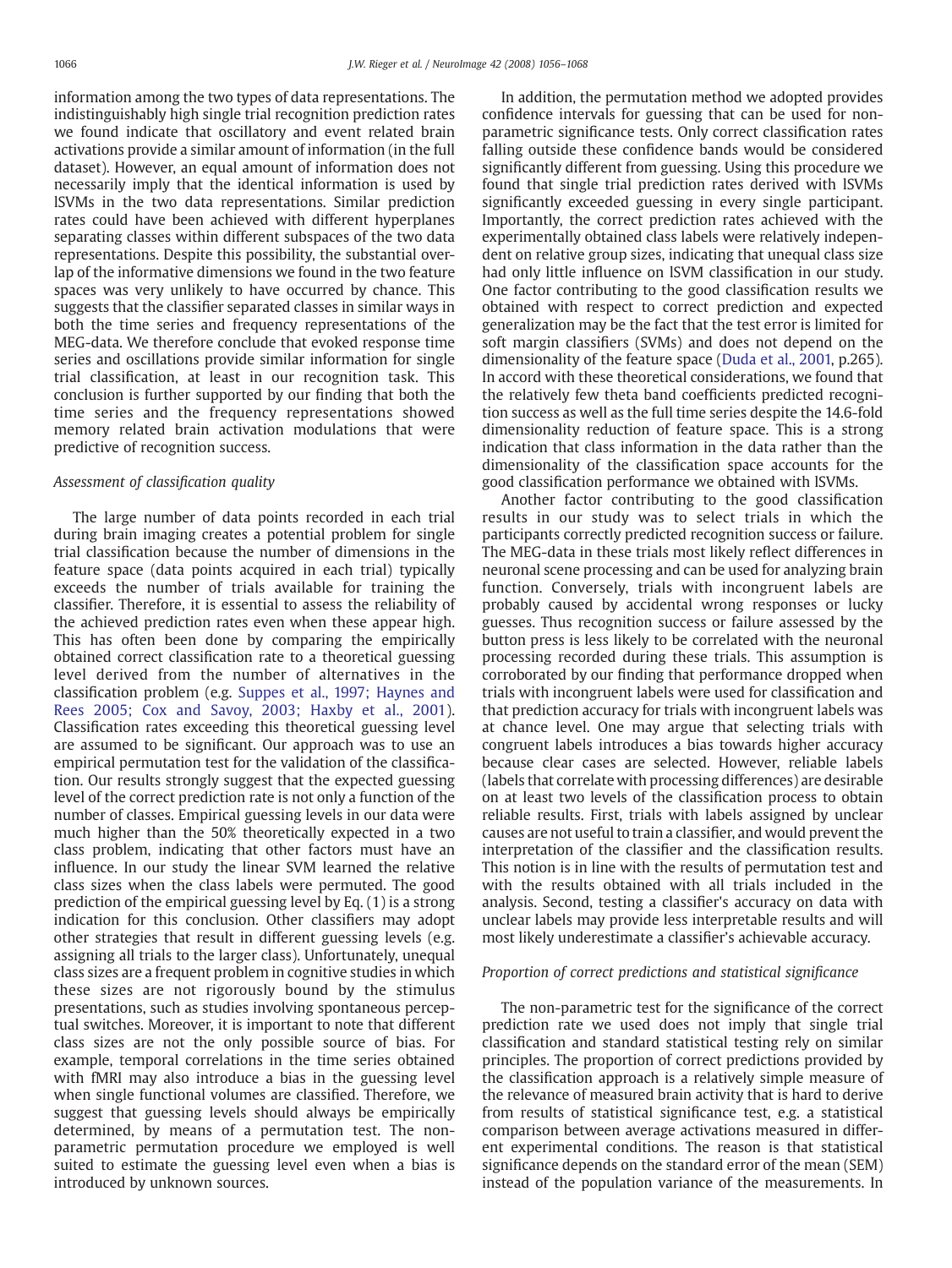theory, the size of the SEM decreases with an increasing number of trials, leading to increasing significance levels for a fixed difference unequal zero. On the other hand, with an increasing number of trials, the estimated population variance converges on the value of the underlying population. It is important to note that the population variance, not the standard error of the mean, is a limiting factor in single trial predictions. Thus, it can be expected that single-trialclassification will converge with an increasing number of examples towards a fixed prediction rate (most likely below 100%). Conversely, with conventional statistical testing small differences that could be of little relevance when a brain must solve a task on a trial-by-trial basis will exceed significance when the number of examples included is sufficiently large. Better predictiveness of task outcomes in classification can be interpreted as signifying higher relevance of a portion of brain activity for solving the task, given that the classifier uses relevant information contained in the data. Viewed in this manner, the proportion of correct predictions has a relatively simple interpretation.

#### **Conclusions**

Our results show that it is possible to use linear Support-Vector-Machine Classification to accurately predict a human observer's ability to recognize a natural scene photograph from the first half second of brain activation following the presentation of the scene. Randomization tests provide a relatively simple although computationally intensive way of validating the classification results. Furthermore, we demonstrated four ways to extend the classification approach to analyze the interplay of brain states with behavior using MEGdata: The comparison of the predictiveness of different frequency bands and different feature space representations, the extraction of spatio-temporal patterns of informative brain activation, and an approach to investigate the coupling of brain processes predictive of scene recognition success. Our results are consistent with and extend studies using standard statistical approaches. We conclude that single trial classification is a promising approach for analyzing brain networks predictive of behavior. Moreover, classification provides an easily interpretable measure of the relevance of the informative brain activations: the proportion of correct predictions.

#### Acknowledgments

We thank Robert Fendrich for helpful comments on the manuscript. This work was supported by a grant from the Deutsche Forschungsgemeinschaft (RI 1511/1-3), and a grant from the Bundesministerium für Bildung und Forschung (FKZ: 1GO0504, Center for Advanced Imaging).

# Appendix A. Theoretical guessing level for a classifier learning only the relative class sizes

We assume that the classifier learned only the relative frequencies of the class labels in the training data and assigns class labels with the same relative frequencies during classification. After classification each trial has two class labels: One label was assigned during data-acquisition and the other during classification. The expected guessing level of the classifier is the proportion of trials that received the same class labels in both processes.

We begin the derivation of the guessing level by assuming a first step (the data acquisition) in which a Bernoulli-process assigns class labels  $c$  with probability  $P(c)$  and class labels  $f$ with the probability  $P(f) = 1-P(c)$  to single trial MEG-time series. Then a second, independent Bernoulli-process (the classifier) assigns a second class label c′ or f′ with probabilities  $P(c')$  and  $P(f')$  to the MEG-time-series. Four combinations are possible:

$$
P(c \cap c'); P(f \cap f'); P(c \cap f'); P(f \cap c')
$$

and the guessing level is:

$$
P_{\text{guess}} = P(c \cap c') + P(f \cap f') \tag{A.1}
$$

We assumed the classifier learned the ratio of class labels from the measured data and uses this information to assign class labels with same probabilities. Thus:

$$
P(c) = P(c') \tag{A.2}
$$

and

$$
P(f) = P(f') \tag{A.3}
$$

Because both processes are independent

$$
P(c \cap c') = P(c)^2 \tag{A.4}
$$

and

$$
P(f \cap f') = P(f)^2 \tag{A.5}
$$

The theoretical guessing level is then:

$$
P_{\text{guess}} = P(c)^2 + P(f)^2 \tag{A.6}
$$

#### Appendix B. Guessing level for average recall and precision

Here we derive that the expected average recall and precision guessing level is independent of relative group sizes and independent of the applied guessing strategy. Similar to Appendix A we define guessing the process of assigning class labels independent of the experimentally obtained labels. In other words, the process of assigning a label during dataacquisition is completely independent of the process of assigning a label by a guessing classifier. In this case, the joint probabilities in Eq. (3) can be calculated as a product:

Recall = 
$$
\frac{1}{2} \left( \frac{P(c) \cdot P(c')}{P(c) \cdot P(c') + P(c) \cdot P(f')} + \frac{P(f) \cdot P(f')}{P(f) \cdot P(f') + P(f) \cdot P(c')} \right)
$$
(B.1)

Since the probability  $P(f')=1-P(c')$  we can substitute  $P(f')$ . Moreover the probabilities  $P(c)$  and  $P(f)$  vanish:

$$
Recall = \frac{1}{2} \left( \frac{P(c')}{P(c') + 1 - P(c')} + \frac{1 - P(c')}{P(c') + 1 - P(c')} \right)
$$
(B.2)